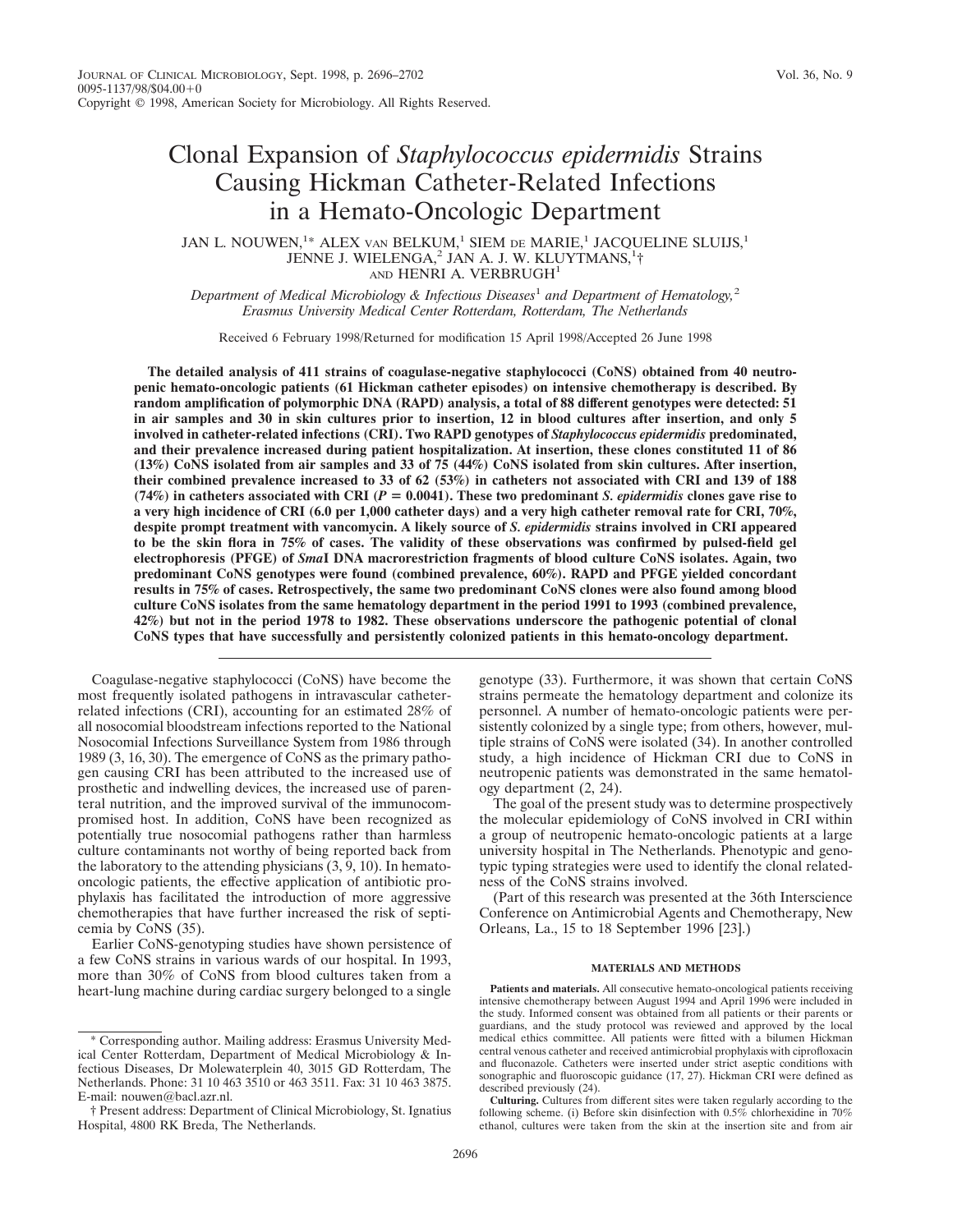samples. After insertion but prior to closure of the wound, two exit site cultures were taken. (ii) During hospitalization, serial cultures from the exit site, hub interiors, and blood cultures drawn directly from both Hickman catheter channels were taken twice weekly. (iii) In case of fever, extra cultures from the exit site and hub interiors plus at least two blood culture sets each via both Hickman catheter channels and a peripheral vein were taken. As long as fever persisted, these investigations were performed daily. (iv) When indicated, the Hickman catheter was removed by a surgeon and the tip, tunnel, and hub segments were cultured separately.

**Isolation and identification of CoNS.** Skin, exit site, hub, and air sample culturing was performed according to standard procedures (14). For blood culturing, the BACTEC 9240 system (Becton Dickinson Diagnostic Instrument Systems, Sparks, Md.) was used. Tip and tunnel segments of removed Hickman catheters were cultured by the semiquantitative roll-plate technique described by Maki et al. (20). Tip, tunnel, and hub segments of removed Hickman catheters were cultured quantitatively after flushing according to Linares et al. (18). All three segments were also cultured in serum broth. Isolates were identified as CoNS based on catalase and tube coagulase tests. CoNS were identified to species level by using the API-Staph 32 test (bioMerieux, Lyon, France) (14). CoNS isolated from clinical materials only, i.e., exit site skin, blood cultures, and removed catheters, were tested for antibiotic susceptibility with the Vitek system (bioMerieux Vitek, Hazelwood, Mo.). MICs were determined by E test (AB Biodisk, Solna, Sweden). Strains were categorized as resistant, intermediately sensitive, or sensitive to the antibiotic used based on National Committee for Clinical Laboratory Standards breakpoints (21). All CoNS isolates were stored at -70°C in glycerol-containing liquid media

**Analysis of genetic relatedness of CoNS.** To obtain bacterial DNA for analysis, CoNS strains were grown overnight at 37°C on brucella blood agar. Between two and five colonies were suspended in a  $150-\mu l$  solution containing (per liter) 25 mmol of Tris-HCl (pH 8.0), 10 mmol of EDTA, and 50 mmol of glucose. To prepare spheroplasts, 75  $\mu$ l of a lysostaphin solution (100  $\mu$ g/ml in water) was added. After incubation at 37°C for 1 h, DNA was isolated according to the protocol described previously (5). The final volume of the DNA solution containing 10 mmol of Tris-HCl (pH 8.0) per liter and 1 mmol of EDTA per liter was 100  $\mu$ I. The concentration of the purified DNA was determined and adjusted to approximately 10 ng per  $\mu$ l. DNA preparations were stored at  $-20^{\circ}$ C

According to current recommendations, two techniques were used to type staphylococci at the genotypic level (33, 34). First, all available CoNS isolates from air sample, insertion site skin, exit site, hub, blood, and catheter cultures were genotyped by PCR-based random amplification of polymorphic DNA (RAPD). Analysis of amplification fragment length polymorphisms was performed essentially as described previously (32). Arbitrarily primed PCR was performed with *Taq* DNA polymerase (0.2 U per assay) (Sphaero Q, Leiden, The Netherlands) in the accompanying buffer system, 0.2 mmol of the respective deoxynucleoside triphosphates per liter and 50 pmol of primer. DNA (50 ng) was added and the mixtures were overlaid with mineral oil. Primers used were the oligonucleotides ERIC 1 and ERIC 2, having the following nucleotide sequences, respectively: 5'-TGTAAGCTCCTGGGGATTCAC-3' and 5'-AAGTA AGTGACTGGGGTGAGCG-3'. These primers are deduced from enterobacterial repetitive intergenic consensus sequences (36). Cycling (40 times for 1 min at 94°C, 1 min at 25°C, and 2 min at 74°C) was performed in a BioMed model 60 thermocycler (BioMed, Theres, Germany). Analysis of reaction products was by gel electrophoresis in 1 to 2% agarose gels submerged in  $0.5 \times$  Tris-borate-EDTA (TBE) buffer (28) and subsequent photography with a Polaroid Land camera and high-speed Polaroid sheet film. Data were interpreted by three independent observers, after which consensus was pursued based on additional experimental data or interobserver discussion. Unique DNA banding patterns were indexed with capital letters. When two fingerprints differed with respect to single DNA band-staining intensity only, the same letter was used but a prime was added to the second  $(e.g., A and A')$ .

In addition, pulsed-field gel electrophoresis (PFGE) was subsequently performed on all bloodstream CoNS isolates available from patients. For purposes of comparison, available bloodstream CoNS isolates from hemato-oncologic patients admitted to the same hematology department in the periods 1978 to 1982 and 1991 to 1993 were also genotyped by PFGE. PFGE was carried out based on protocols previously described for DNA from *Staphylococcus aureus* (12, 25). A suspension of bacteria was mixed in a 1:1 ratio with 1% InCert agarose (FMC Bioproducts, Rockland, Maine). Agarose plugs were prepared with Bio-Rad (Veenendaal, The Netherlands) casting forms and incubated with lysostaphin (Sigma Chemical Co., St. Louis, Mo.). Spheroplasts were lysed by incubation of the plugs in buffer containing 1% sodium dodecyl sulfate and 1 mg of proteinase K (Boehringer, Mannheim, Germany) per ml. Plugs were washed six times for 30 min each in a solution containing 10 mmol of Tris-HCl (pH 8.0) per liter and 1 mmol of EDTA per liter and stored at 4°C. DNA from half of a plug was digested by *Sma*I (Boehringer), and PFGE was carried out in 1% SeaKem GTG agarose gels (FMC Bioproducts). The buffer consisted of  $0.5\times$ TBE; the temperature was set at 14°C. Electrophoresis was performed in a Bio-Rad CHEF Mapper. Running time was 22 h, with linear ramping from 2.16 to 44.69 s at an angle of 120 $\degree$  (60 $\degree$ /-60 $\degree$ ). The voltage was 6 V/cm, and gel dimensions were 120 by 140 by 5 mm. Gels were stained with ethidium bromide and photographed with instant Polaroid equipment. Differences in banding patterns were documented by at least two independent observers. Genotypes were

defined on the basis of identity of the DNA banding patterns. Subtypes differed in the positions of one or two restriction fragments only (34).

### **RESULTS**

In total, 411 CoNS isolates from 61 episodes of Hickman catheter employment in 40 consecutive patients were collected: 389 (95%) belonged to the species *Staphylococcus epidermidis*; strains of *Staphylococcus haemolyticus*, *Staphylococcus hominis*, and *Staphylococcus warneri* were incidentally isolated. Thirtysix different antibiotic susceptibility patterns were determined: 71% of strains isolated were resistant to methicillin, 89% to penicillin, 55% to gentamicin, 71% to ciprofloxacin, 87% to sulfamethoxazole-trimethoprim, 81% to erythromycin, 56% to clindamycin, 20% to rifampin, and 51% to tetracycline. All were vancomycin susceptible. The majority of strains were resistant to five or more antibiotics.

By RAPD, a total of 88 different genotypes of CoNS were found. However, two genotypes of *S. epidermidis* (types A-A and A-D) predominated. Their combined prevalence increased from 13% at insertion (air sample cultures) to 74% after insertion in catheters associated with CRI (Fig. 1). Their combined prevalence differed significantly between catheters associated with CRI and those not associated with CRI (139 of 188 [74%] and 33 of 62 [53%], respectively  $[P = 0.0041]$ . When only blood culture isolates  $(n = 148)$  were considered, their combined prevalence rates were 9 of 23 (39%) and 84 of 125 (67%), respectively  $(P = 0.017$  [Fisher's exact test]). In six of eight catheters (75%) removed because of CRI and yielding positive catheter tip cultures, types A-A and/or A-D were demonstrated (Table 1).

The diversity in CoNS genotypes decreased inversely from 51 among isolates from air sample cultures to 8 in exit site skin cultures from catheters with CRI (Fig. 1). Twenty-three different *S. epidermidis* genotypes were isolated after insertion: 17 in catheters not associated with CRI and 11 in catheters associated with CRI. In blood culture isolates, 17 different genotypes of *S. epidermidis* were detected: 11 in catheters not associated with CRI and 9 in catheters associated with CRI. Only four different genotypes of *S. epidermidis* were isolated from the surfaces of removed catheters (Table 1). Antibiotic susceptibility patterns varied widely, even within single RAPD genotypes. For example, within RAPD genotype A-A, 20 different antibiotic susceptibility patterns were discerned, while within RAPD genotype A-D, 16 patterns were distinguished. The prevalences of methicillin resistance among RAPD genotypes A-A and A-D were 62.5 and 76%, respectively. Both penicillin and ciprofloxacin resistance was found in 94% of A-A strains and in 90% of A-D strains.

Twenty CRI episodes were encountered in 18 patients: 10 bacteremias (RAPD types A-A [5], A-D [2], A-EE [1], F-E [1], and A-A plus C-C [1]), 6 local infections (A-A [1], A-D [1], A-EE [1], and no positive cultures [3]), and 4 combined infections  $(A-A [1], A-D [2], and A-A plus A-D [1]).$  Thus, only five different RAPD genotypes of *S. epidermidis* (A-A [8], A-D [6], A-EE [2], F-9E [1], and C-C [1]) were involved in these 20 CRI episodes (Table 1; Fig. 2). RAPD genotypes N-D, F-Q, and JJ-FF were considered not relevant, since they were each isolated only once. In 15 of these 20 (75%) episodes the skin was very likely to be the source of these *S. epidermidis* isolates; there were 10 local infections (with or without bacteremia), and in 5 of 10 "pure" bacteremias the same RAPD genotype was cultured from blood as from exit site skin before the onset of infection (Table 1).

In 13 catheter episodes in 13 patients, positive blood cultures (contamination or colonization) were obtained in the absence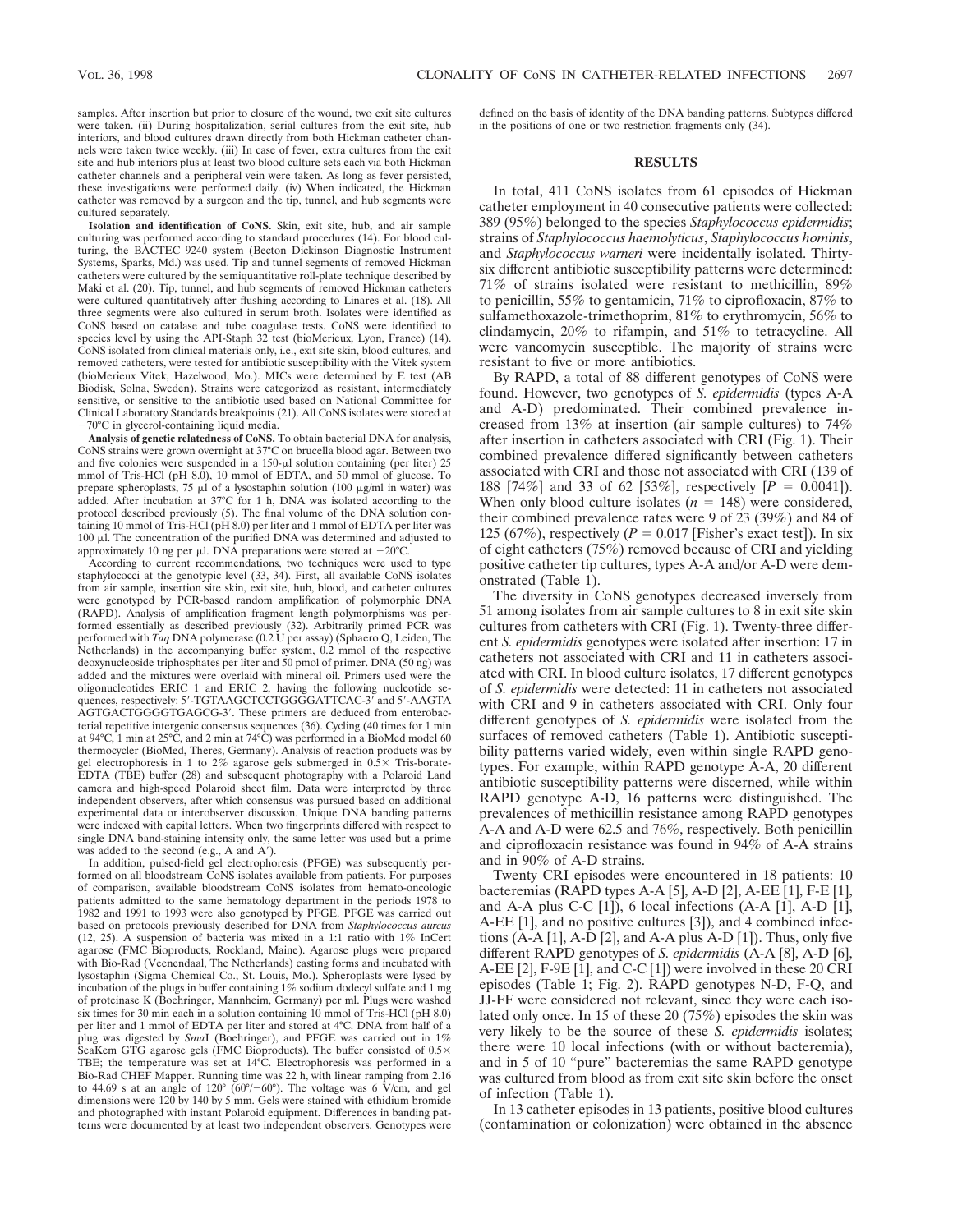

FIG. 1. Distribution of RAPD genotypes of CoNS during Hickman catheter usage in hemato-oncologic patients. Eighty-eight RAPD genotypes among 411 CoNS isolates from 61 Hickman catheter episodes in 40 patients were detected. Each sector of an individual pie chart represents the contribution of a single RAPD CoNS genotype to the total number of CoNS isolated at the indicated time, site, and infection status. †, number of strains/number of RAPD genotypes isolated; ‡, two-letter codes correspond to codes in Table 1 while numbers are the numbers of strains isolated; §, number of single unique RAPD genotypes isolated at the indicated time, site, and infection status; ¶, number of catheter episodes at the indicated time and infection status.

of signs or symptoms of CRI. In these episodes, 11 different RAPD genotypes of *S. epidermidis* (A-A [2], A-D [4], A-EE [1], AA-D [1], F-E [1], F-N [1], F-U [1], R-GG [1], T-I [1], W-B  $[1]$ , and Z-E  $[1]$ ) were found. In 5 of the 13 cases, the RAPD genotype found in the blood was demonstrated on skin beforehand (Table 1).

The prospective positive and negative predictive values  $(PV+$  and  $PV-$ , respectively) of the serial surveillance cultures for subsequent development of CRIs were low: hub PV+, 33%; hub PV-, 63%; exit site PV+, 33%; exit site PV-, 68%; and for blood cultures via the Hickman catheter,  $PV+$ was  $55\%$  and PV- was  $88\%$ . Also, colonization with RAPD genotypes A-A and/or A-D did not predict the development of CRI: these clones were isolated from skin or exit sites in 11 of 20 catheters associated with CRI before the onset of infection versus 15 of 41 catheters not associated with CRI (odds ratio, 2.12 [95% confidence interval, 0.715 to 6.28];  $P = 0.27$ .

Among the 14 RAPD genotypes of *S. epidermidis* isolated from 30 catheter episodes with positive blood cultures (17 CRI and 13 non-CRI), 15 different PFGE genotypes were detected. As with RAPD, with PFGE two predominant genotypes of *S. epidermidis* were found: type B was isolated in 12 of 30 (40%) catheter episodes, and type D was isolated in 8 of 30 (27%) catheter episodes (Table 1; Fig. 3). These predominant genotypes of *S. epidermidis* persisted throughout the whole study period. Four different PFGE genotypes of *S. epidermidis* were distinguished among both RAPD genotype A-A (11 genotypes in 10 catheters: B [1], D [7], I [2], and J [1]), and genotype A-EE (4 genotypes in 3 catheters: B [1], D [1], P [1], and Q [1]), while RAPD genotype A-D could not be subtyped further  $(n = 10$  [all PFGE type B]). PFGE genotypes B, D, I, J, P, and Q were confined to RAPD genotypes A-A, A-D, and A-EE. PFGE type K consisted of three different RAPD genotypes (F-Q, F-U, and JJ-FF). RAPD genotype F-E was PFGE typed as A once and as L twice. The seven other RAPD genotypes coincided with one unique PFGE type (Table 1).

Blood culture CoNS isolates from hemato-oncologic patients admitted to the same hematology department in the periods 1978 to 1982 and 1991 to 1993 were subsequently genotyped by PFGE (one blood culture isolate per genotype

per catheter episode). Seventeen PFGE genotypes were found in 27 CoNS isolates from the period 1978 to 1982. No predominant genotypes seemed to be present at that time, and all were genotypically different from the CoNS isolates from the present study. Twenty-three PFGE genotypes were found in 42 CoNS isolates from the period 1991 to 1993. The same two PFGE genotypes (B and D) of *S. epidermidis* found to be predominant in patient cultures from August 1994 to April 1996 were also found to be present in the period 1991 to 1993. Their combined prevalence has risen from 43% in 1991 to 1993 to 60% in 1994 to 1996 (Fig. 4).

### **DISCUSSION**

CoNS strains have been implicated frequently in infectious diseases in various groups of patients, although mostly in neonates (13, 15, 22, 33, 34). Persistence of multiresistant strains for prolonged periods has been documented in neonatal intensive care units, suggesting that cross-infections occur regularly (15, 19). Molecular epidemiology of CoNS from blood isolates of neonates with persistent bacteremia has revealed that CRI may be caused persistently by a single strain of CoNS (22, 31). Another study considering CRI by CoNS described colonization and subsequent infection by CoNS strains unique to individual patients (8).

In the present study, it was demonstrated that two clones of *S. epidermidis* were predominantly involved in colonization and subsequent infection in neutropenic hemato-oncologic patients in a setting with a high incidence of CRI (6.0 per 1,000 catheter days). These two clones were responsible for more than 70% of CRI, and they seem to have persisted for a period of at least 5 years in our hematology department (34). However, colonization itself with one of the two predominant clones could not predict the development of a CRI. Furthermore, these two predominant clones appear to be confined to the hematology department so far, since their PFGE patterns were shown to be totally different from those of CoNS isolated earlier in the cardiopulmonary surgery department and other departments of our hospital (33).

At insertion, RAPD genotypes A-A and A-D of *S. epider-*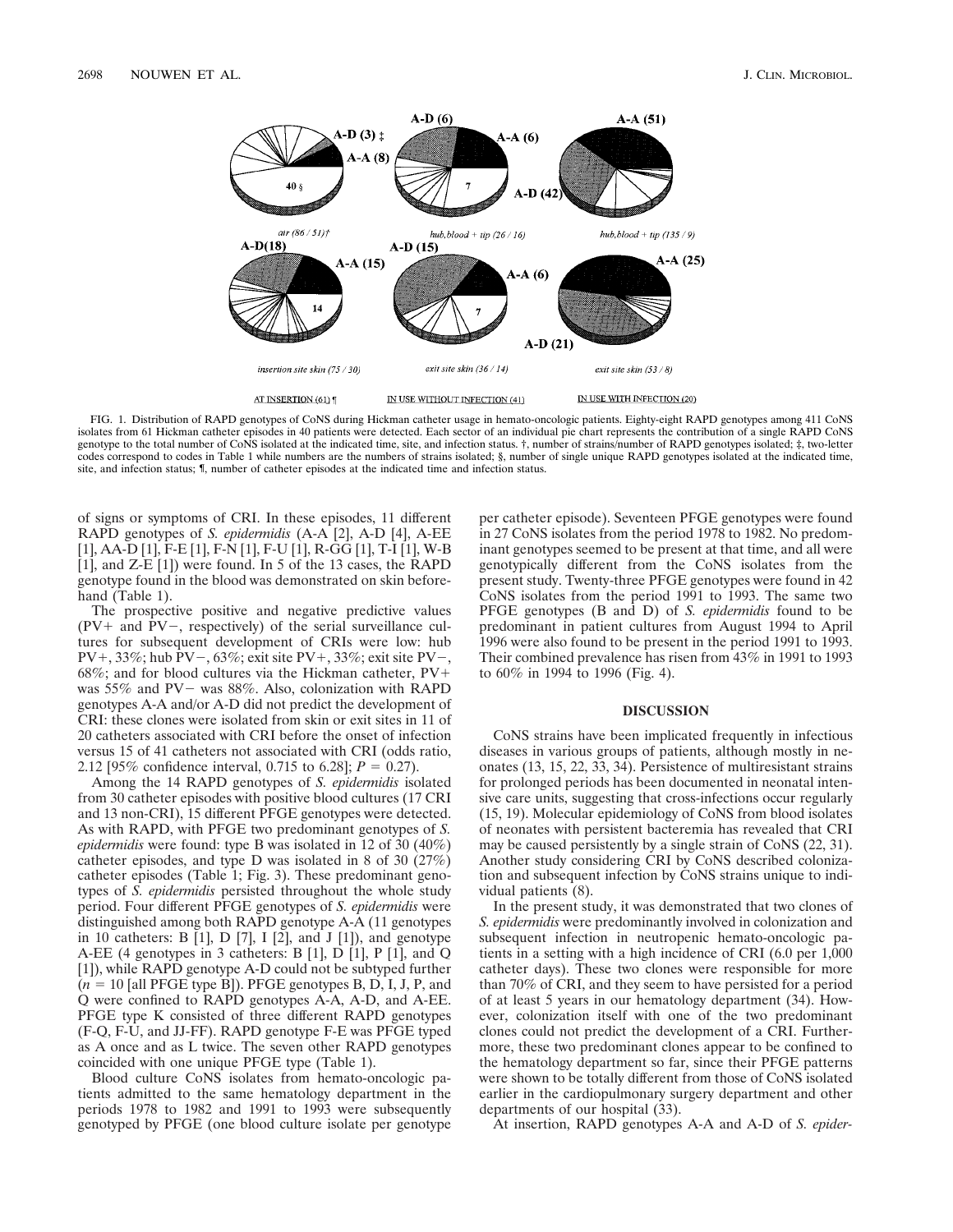| Patient                | RAPD type<br>(ERIC 1-<br>ERIC 2) | PFGE type                                            | Chronological isolation of CoNS from different sites after<br>Hickman catheter insertion <sup>b</sup>                                                                            |
|------------------------|----------------------------------|------------------------------------------------------|----------------------------------------------------------------------------------------------------------------------------------------------------------------------------------|
| <b>CRI</b><br>1        | $F-E$                            | А                                                    |                                                                                                                                                                                  |
|                        |                                  |                                                      | $I + + + + + + + +$ R§                                                                                                                                                           |
| $\tau$                 | A-A                              | $I_{\text{cath I}}, D_{\text{cath II}}$              | $\circ$<br>$\square\bullet$<br>$\begin{array}{ll}\n\bigcirc \Box & \Box \bullet \bullet \bullet \\ I \ + \ + \ + \ + \ + \ + \ + \ + \ R \S\n\end{array}$<br>$I$ ++++++++++++ R§ |
|                        | $C-C$                            | G                                                    |                                                                                                                                                                                  |
| 8                      | $A-D$                            | B                                                    |                                                                                                                                                                                  |
| $9_{\text{cath I}}$    | $A-D$                            | B                                                    | $\Box$<br>$I + + + + + + + +$ R§                                                                                                                                                 |
|                        | A-A                              |                                                      | ■                                                                                                                                                                                |
| 10                     | A-A                              | D                                                    | $\mathbf{I}\ ++++++++++++++++++++\mathbf{R}\S\label{eq:reduced}$                                                                                                                 |
| 13                     | A-A                              | $I_{\mathrm{cath\ I}},\,J\,+\,B_{\mathrm{cath\ II}}$ | $\circ$<br>□□□●●●□<br>$\Box$<br>●●□●□□●●●<br>$\overline{1}$ + + + + + + + + + + + + + + + R§¶<br>$I$ ++++++++++++++++++ R§                                                       |
|                        | $F-Q$                            | K                                                    |                                                                                                                                                                                  |
| 15                     | $A-A$                            | D                                                    | $\circ \square \quad \square \quad \square$<br>$I$ +++++++++++++ R§                                                                                                              |
| 17                     | $A-A$                            | D                                                    | $\circ \Box \quad \Box \Box$<br>$I + + + + + + + + + + +$ R§                                                                                                                     |
|                        | $F-E$                            | L                                                    |                                                                                                                                                                                  |
| 31                     | A-EE                             | $B + D$                                              | $I$ ++++++++++++++++++++ R§                                                                                                                                                      |
|                        | JJ-FF                            | K                                                    |                                                                                                                                                                                  |
| 5                      | $A-A$                            | D                                                    | $\circ$<br>O O OCOOOOO                                                                                                                                                           |
| 12                     | $A-D$                            | B                                                    | $\Box$                                                                                                                                                                           |
| $35_{\text{cath I}}$   | A-EE                             | Q                                                    | □<br>●●● □<br>$I + + + + + + + + + +$ R                                                                                                                                          |
| $\overline{c}$         | $A-D$                            | B                                                    | □□□●□<br>□●●●■<br>$I + + + + + + + + + + +$ R§                                                                                                                                   |
| 4                      | $A-D$                            | B                                                    | ■                                                                                                                                                                                |
|                        | A-A                              |                                                      | $I + + + + + + + R$ §¶<br>$\Box$ $\Box$<br>■                                                                                                                                     |
| 6                      | $A-D$                            | B                                                    | $I + + + + R$ §¶                                                                                                                                                                 |
| $CC$ or $BCC^{c}$<br>3 | $A-D$                            | B                                                    | $\Box \bullet$ $\blacksquare$<br>$\textbf{I}$ +++++++++++ $\textbf{NR}\Vert$                                                                                                     |
| $9_{\text{cath II}}$   | $A-D$                            | B                                                    | $\Box$                                                                                                                                                                           |
| 16                     | $A-A$                            | D                                                    | $I + + + + + + + + + + + + + + + + + + + + + +$ NR                                                                                                                               |
|                        | $F-N$                            | L                                                    |                                                                                                                                                                                  |
| 19                     | $F-U$                            | K                                                    |                                                                                                                                                                                  |
| 20                     | T-I                              | M                                                    | $I + + + + + + + + + + + + + + + + + + + + + + + + + + +$                                                                                                                        |
| 22                     | $A-D$                            | B                                                    | $\Box$                                                                                                                                                                           |
| 23                     | $F-E$                            | L                                                    |                                                                                                                                                                                  |
| 24                     | $A-D$                            | B                                                    | $\Box$                                                                                                                                                                           |

# TABLE 1. Chronological array of bloodstream CoNS isolates together with genotypically related isolates from air samples, skin, exit sites, and catheter hubs*<sup>a</sup>*

*Continued on following page*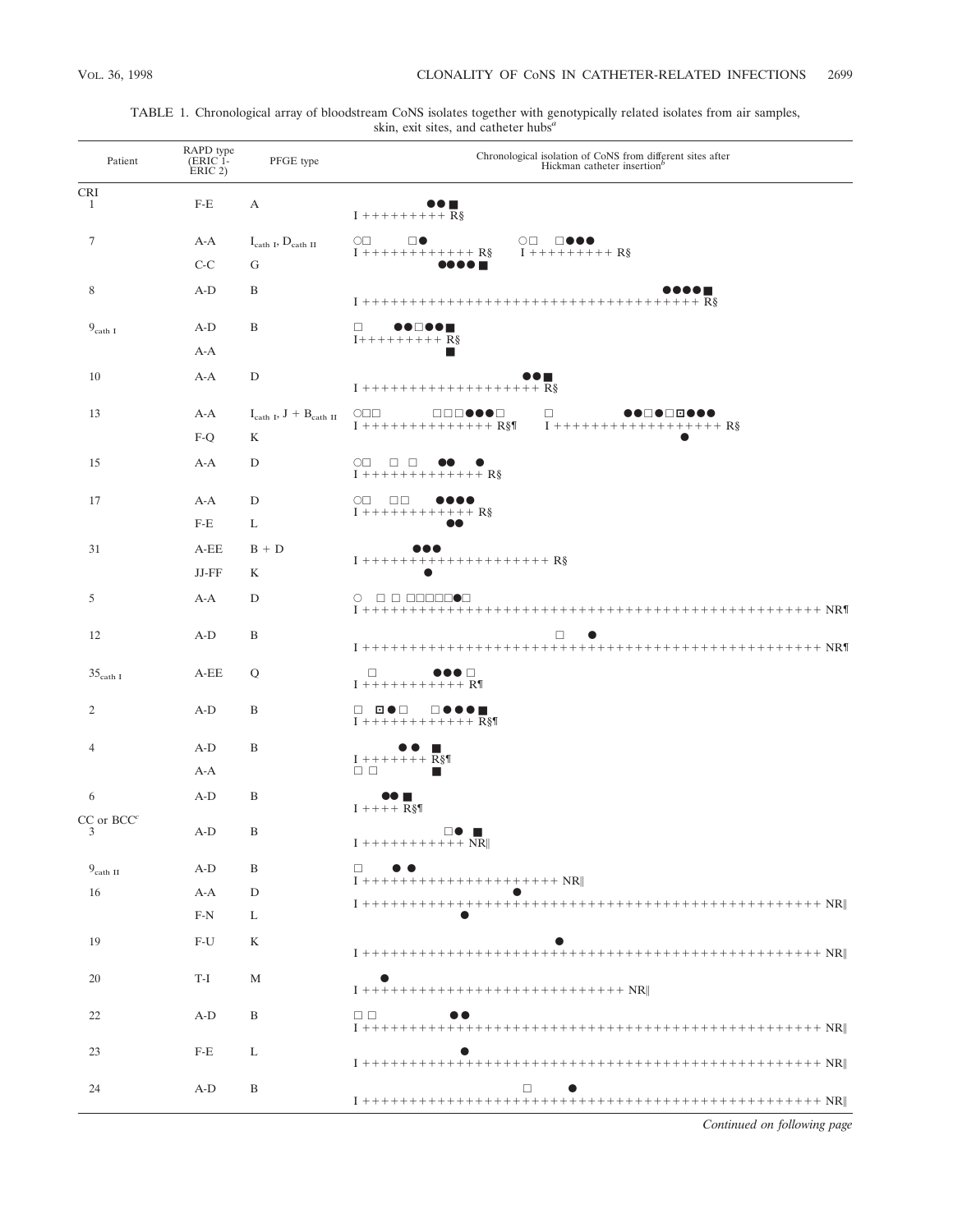| Patient               | <b>RAPD</b><br>type<br>(ERIC<br>$1-ERIC 2$ | PFGE type    | Chronological isolation of CoNS from different sites after<br>Hickman catheter insertion <sup>b</sup> |
|-----------------------|--------------------------------------------|--------------|-------------------------------------------------------------------------------------------------------|
| 25                    | $Z-E$                                      | N            |                                                                                                       |
| 26                    | A-A                                        | D            | $I + + + + + + + + + + + + + + + + + + + + + + + + + +$                                               |
|                       | $AA-D$                                     | $\Omega$     |                                                                                                       |
| 33                    | $A-EE$                                     | P            | $\Box\bullet\Box\bullet$                                                                              |
| $35_{\text{cath II}}$ | $R-GG$                                     | $\mathbb{R}$ | $\bullet\bullet$                                                                                      |
| 40                    | W-B                                        | E            |                                                                                                       |

TABLE 1—*Continued*

*<sup>a</sup>* Isolates from 30 catheter episodes (26 patients) with positive CoNS blood cultures, 20 catheter episodes (18 patients) defined as CRI (17 with positive blood cultures and 3 localized infections without positive blood cultures [not shown]), and 10 catheter episodes defined as catheter colonization or blood culture contamination. One CoNS isolate per day per culture site is shown. Catheter episodes without positive blood cultures are not shown, and genotypically nonrelated CoNS isolates from air samples, skin/exit sites and hubs are not shown.

 $\frac{b}{s}$ , catheter-related bloodstream infection; *f*, catheter-related local infection; ||, no CRI; I, insertion; R, removed for infection; NR, not removed for infection; +++, 1 week; <sup>E</sup>, air sample culture; <sup>h</sup>, skin/exit site culture; <sup>å</sup>, hub culture; <sup>F</sup>, blood culture; ■, tip culture. *<sup>c</sup>* Catheter colonization or blood culture contamination.

*midis* were found in 13% of air sample cultures and in 44% of skin cultures. During Hickman catheter employment, the prevalence rates of these clones were significantly higher in catheters associated with CRI than in catheters not associated with CRI (74 and 53%, respectively  $[P = 0.0041]$ ). At removal, these two clones were isolated in 78% of cases. Thus, their prevalence increased during hospitalization, making it very likely that acquisition by cross-contamination in the hematology department occurred frequently. The air of the radiology suite probably became contaminated by CoNS present on the skin of patients under treatment. Furthermore, most Hickman catheters were inserted at the end of the first week following admittance to the hematology department, according to the hemato-oncologic workup protocol. This probably explains why, at the time of Hickman catheter insertion, 44% of patients were already carrying these two clones on their (insertion site) skin. Further genotyping studies of CoNS from the skin of ward-related personnel and air samples from the hematology department, as well as skin cultures from patients upon admittance, are needed to elucidate the transmission routes taken by these strains. However, the skin of the two intervention radiologists inserting all Hickman catheters was free of these two predominant clones of *S. epidermidis* or any of the other *S. epidermidis* strains involved in CRI (results not shown).

Besides the fact that these two clones were very predominant, they were possibly also more virulent than other CoNS, since a very high rate of CRI (6.0 per 1,000 catheter days) has been reported from this hematology department, and, importantly, nearly 70% of catheters associated with developed CRI



FIG. 2. RAPD analysis of CoNS isolated from patients fitted with Hickman catheters. For patient 9 (A and B), eight strains derived from blood cultures were analyzed in two separate assays with two different primer species in RAPD (ERIC 1 and ERIC 2), as indicated below the panels. The patient was sampled daily for a full week, and all blood samples were culture positive for CoNS. After catheter removal, catheter tip cultures were also found to be positive. All RAPD fingerprints obtained were identical, demonstrating persistent infection by a single genotype (predominant strain A-D [see also Table 1]). For comparison, panel C displays typing data for strains derived from patient 18. Increased diversity in ERIC 2 fingerprints is shown. Strains were obtained from the catheter exit site, skin, and urine on various occasions spanning a period of more than 3 months. Lanes M display molecular length markers (100-bp ladder; Gibco BRL). The fragment indicated by a black dot on the left of each panel is 800 bp long.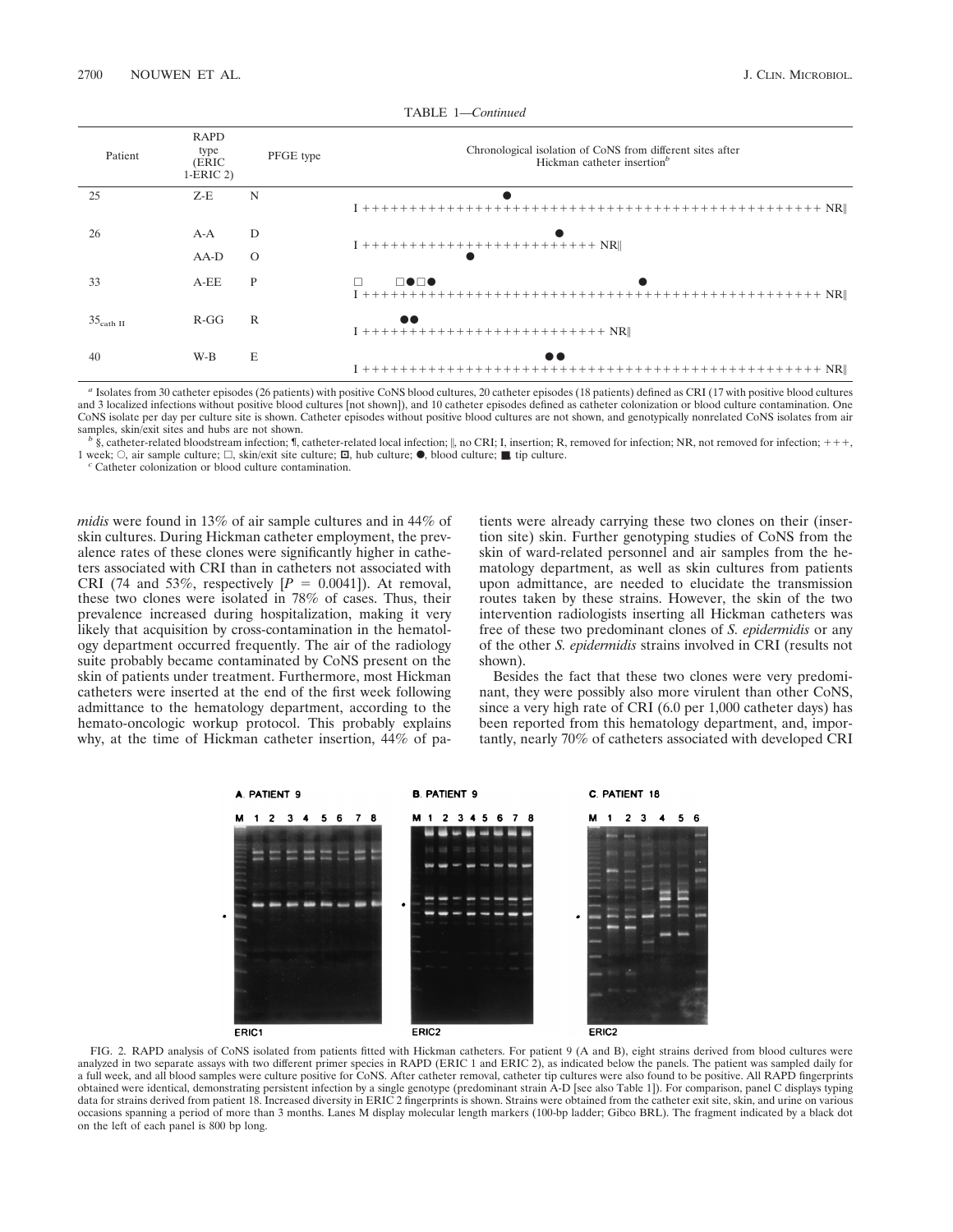

FIG. 3. PFGE of *Sma*I DNA macrorestriction fragments from CoNS obtained from blood cultures of patients fitted with Hickman catheters. Strains (numbered 1 through 14) were obtained from seven patients, who are indicated by number at the bottom (corresponding with numbering in Table 1). PFGE types are given below the lanes and correspond to PFGE types in Table 1. The positions of some of the reference DNA size markers are indicated on the right.

had to be removed prematurely despite prompt and adequate treatment with vancomycin (2, 24). This contrasted sharply with other studies in the literature in which much lower rates of CRI were observed and in which only 30% or fewer catheters had to be removed in the course of a CRI  $(1, 6, 7, 26, 29, 37)$ .

As 94% of the two predominant strains were ciprofloxacin resistant and all patients received selective antimicrobial prophylaxis with ciprofloxacin, these strains possessed a selective advantage. Perhaps subinhibitory concentrations of ciprofloxacin are able to promote adherence of these two *S. epidermidis* clones, as has been described recently for *S. aureus* (4). However, in earlier studies, adherence of a variety of CoNS strains was reduced after incubation with subinhibitory concentrations of ciprofloxacin (38). Furthermore, the pathogenic route in the development of CRI was shown to be different than those found in other studies: in 75% of cases, the most likely source of CRI in this patient group was the exit site skin, while in only two patients could the hub have played a role (18, 37).

In the study of the epidemiology and dynamics of CoNS infections in this neutropenic patient population, genotyping procedures by RAPD and PFGE were shown to be of more value than phenotyping procedures such as species determination by API-Staph 32 and study of antibiotic resistance patterns (8, 33, 34). All but one of bloodstream isolates were identified as *S. epidermidis*, and antibiotic resistance patterns varied widely, not only between different CoNS genotypes but also within a single genotype. From these results, we conclude that such phenotyping procedures are of little use in determining the pathogenesis and epidemiology of CoNS infection. RAPD and PFGE had about the same discriminating power: PFGE



FIG. 4. PFGE of *Sma*I DNA macrorestriction fragments from CoNS obtained from blood cultures of patients fitted with Hickman catheters during three different time periods (one isolate per genotype per catheter episode). †, number of strains/number of PFGE genotypes isolated; ‡, one-letter codes correspond to codes in Table 1 while numbers are the numbers of strains isolated.

detected 15 different genotypes, and RAPD detected 14 different genotypes. Also, RAPD and PFGE showed concordant results in 75% of cases for all genotypes and in 100% of cases involving RAPD type A-D and PFGE type D.

In our opinion, therefore, RAPD and PFGE are preferred over biotyping, determining antibiotic resistance patterns, bacteriophage typing, sodium dodecyl sulfate-polyacrylamide gel electrophoresis protein profiles, and plasmid profile analysis (11, 22). Although plasmid profile analysis is a simple method that is useful for initial differentiation among isolates, strains readily lose and acquire plasmids, as is also reflected by the diversity in antibiotic resistance patterns, thus yielding misleading results in comparisons of isolates over time (22). Moreover, RAPD and PFGE are easy to perform and, like blotting procedures (22), yield reproducible results over time. Furthermore, as has been shown before, RAPD and PFGE can be used in combination to increase their discriminatory power (33, 34).

In conclusion, two virulent clones of *S. epidermidis* were shown to be involved in 70% of CRI. These two clones have expanded for at least the last 5 years in our hematology department. Their prevalence may in part be related to the introduction in 1987 of ciprofloxacin as part of the selective antimicrobial prophylaxis of neutropenic hemato-oncologic patients. Apparently, certain strains of CoNS have the capability of firmly establishing themselves among certain groups of critically ill patients in a given geographical setting. Analysis of virulence determinants that provide this selective advantage (adhesins for catheter plastic, capacity to effectively form biofilms, and slime and toxin production, etc.) is the focus of further research.

#### **ACKNOWLEDGMENTS**

J. Sluijs was supported by a grant provided by the Erasmus Trust Fund (Erasmus University Rotterdam, Rotterdam, The Netherlands).

We thank Marian Humphrey for critically reviewing the manuscript and Wim Hop for expert statistical advice.

#### **REFERENCES**

- 1. **Abrahm, J. L., and J. L. Mullen.** 1982. A prospective study of prolonged central venous access in leukemia. JAMA **248:**2868–2873.
- 2. **Bakker, J., H. van Overhagen, J. Wielenga, S. de Marie, J. Nouwen, M. A. de Ridder, and J. S. Lameris.** 1998. Infectious complications of radiologically inserted Hickman catheters in patients with hematologic disorders. Cardiovasc. Interventional Radiol. **21:**116–121.
- 3. **Banerjee, S. N., T. G. Emori, D. H. Culver, R. P. Gaynes, W. R. Jarvis, T. Horan, J. R. Edwards, J. Tolson, T. Henderson, and W. J. Martone.** 1991. Secular trends in nosocomial primary bloodstream infections in the United States, 1980–1989. National Nosocomial Infections Surveillance System. Am. J. Med. **91:**86S–89S.
- 4. **Bisognano, C., P. E. Vaudaux, D. P. Lew, E. Y. W. Ng, and D. C. Hooper.** 1997. Increased expression of fibronectin-binding proteins by fluoroquinolone-resistant *Staphylococcus aureus* exposed to subinhibitory levels of ciprofloxacin. Antimicrob. Agents Chemother. **41:**906–913.
- 5. **Boom, R., C. J. Sol, M. M. Salimans, C. L. Jansen, P. M. Wertheim-van Dillen, and J. van der Noordaa.** 1990. Rapid and simple method for purification of nucleic acids. J. Clin. Microbiol. **28:**495–503.
- 6. **Clarke, D. E., and T. A. Raffin.** 1990. Infectious complications of indwelling long-term central venous catheters. Chest **97:**966–972.
- 7. **Darbyshire, P. J., N. C. Weightman, and D. C. Speller.** 1985. Problems associated with indwelling central venous catheters. Arch. Dis. Child. **60:** 129–134.
- 8. **Dominguez, M. A., J. Linares, A. Pulido, J. L. Perez, and H. de Lencastre.** 1996. Molecular tracking of coagulase-negative staphylococcal isolates from catheter-related infections. Microb. Drug Resist. **2:**423–429.
- 9. **Dougherty, S. H.** 1988. Pathobiology of infection in prosthetic devices. Rev. Infect. Dis. **10:**1102–1117.
- 10. **Freeman, J., M. F. Epstein, N. E. Smith, R. Platt, D. G. Sidebottom, and D. A. Goldmann.** 1990. Extra hospital stay and antibiotic usage with nosocomial coagulase-negative staphylococcal bacteremia in two neonatal intensive care unit populations. Am. J. Dis. Child. **144:**324–329.
- 11. **Geary, C., J. Z. Jordens, J. F. Richardson, D. M. Hawcroft, and C. J.**